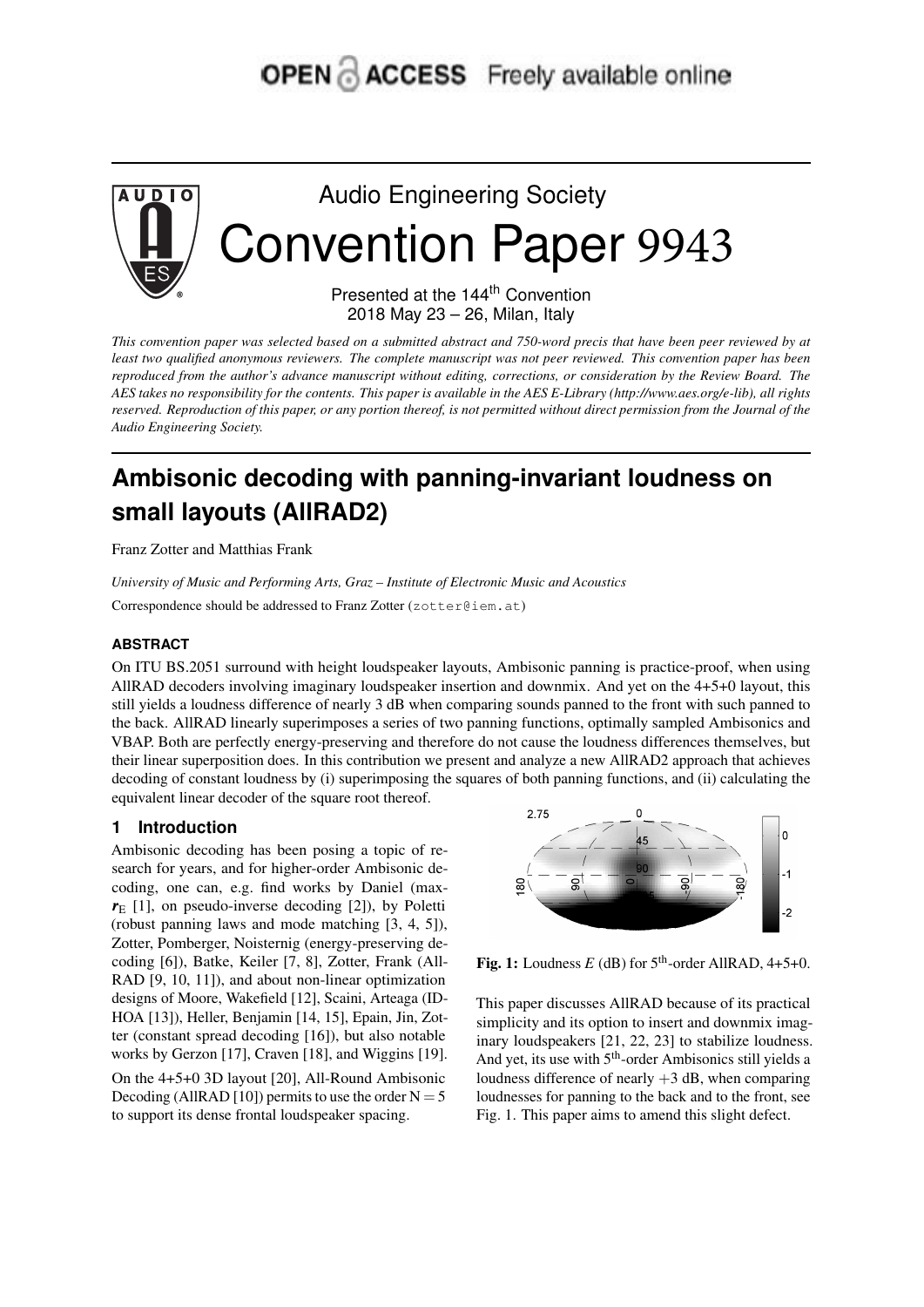Alternatively, hemispherical energy-preserving Ambisonic decoding [6] focuses on a perfectly constant *E* measure for loudness. With  $L = 9$  loudspeakers of the 4+5+0 layout, its constraint  $L \geq \frac{(N+1)(N+2)}{2}$  would however only permit orders up to  $N < 2$ , an impractically poor resolution on the frontal loudspeakers.

Before addressing decoding, we begin discussing *panning functions*, Gerzon's *E* and  $r_E$  measures [17] for loudness and localization. The *virtual Ambisonic panning function* achieves ideal measures that All-RAP/AllRAD tries to turn into an *Ambisonic panning function* by integrating over a vector-base amplitude panning (VBAP [24]) *discretization kernel* with imaginary loudspeakers and downmix.

The new AllRAD2 approach tested and presented here aims at keeping the practical advantages of AllRAD while perfecting a panning-invariant loudness on irregular loudspeaker layouts containing strongly varying distances between neighboring loudspeakers. For the 4+5+0 layout AllRAD2 reduces the loudness difference indicated by the *E* measure from 2.75 dB to 0.22 dB.

## **2 Amplitude panning**

Amplitude panning employs a *panning function g<sup>l</sup>* expressing an amplitude factor yielding the *surround signal*  $x_l$  from a mono input  $s(t)$  for each of the  $l = 1...L$ loudspeakers

$$
x_l(t) = g_l(\boldsymbol{\theta}_s) s(t). \tag{1}
$$

The panning function is controlled by the panning direction  $\boldsymbol{\theta}_{\rm s} = [\cos \varphi_{\rm s} \sin \vartheta_{\rm s}, \sin \varphi_{\rm s} \sin \vartheta_{\rm s}, \cos \vartheta_{\rm s}]^{\rm T}$  expressed as a unit vector using angular coordinates, azimuth  $\varphi_s$  and zenith  $\vartheta_s$ . Any panning function should achieve panning-invariant loudness and width and a directional mapping aligned with  $\theta_s$ .

**Loudness and localization measures** As RMS measures predict loudness well in practice [25],

$$
E = \sum_{l=1}^{L} g_l^2(\boldsymbol{\theta}_s)
$$
 (2)

introduced by [17] will be used to inspect the loudness variation of a panning function. Frank's experiments proved the reliability of Gerzon's vector measure

$$
\boldsymbol{r}_{\mathrm{E}} = \frac{\sum_{l=1}^{\mathrm{L}} g_l^2(\boldsymbol{\theta}_{\mathrm{s}}) \boldsymbol{\theta}_l}{E},\tag{3}
$$

in terms of auditory localization and width [26, 27, 28]. It requires to know the unit vectors of the loudspeaker directions  $\{\theta_i\}$  in addition to the panning function.

We desire a unity loudness measure  $E = 1$ , localization aligned with the panning direction  $r_{\rm E} \parallel \theta_{\rm s}$ , and of constant spread arccos  $\Vert \mathbf{r}_{\mathrm{E}} \Vert = \text{const.}$ , if possible.

### **3 Virtual Ambisonic panning**

In Ambisonics, there is an underlying continuousdirection  $(\theta)$  *virtual surround signal* obtained by a *virtual Ambisonic panning function* [6]

$$
\hat{x}(t, \hat{\boldsymbol{\theta}}) = \hat{g}(\hat{\boldsymbol{\theta}}, \boldsymbol{\theta}_{\rm s}) \; s(t). \tag{4}
$$

This *virtual Ambisonic panning function*

$$
\hat{g}(\hat{\boldsymbol{\theta}}, \boldsymbol{\theta}_{\rm s}) = \mathbf{y}_{\rm N}^{\rm T}(\hat{\boldsymbol{\theta}}) \operatorname{diag}\{\boldsymbol{a}_{\rm N}\}\mathbf{y}_{\rm N}(\boldsymbol{\theta}_{\rm s})
$$
(5)

includes the encoder  $\mathbf{y}_N(\boldsymbol{\theta}_s) = [Y_0^0(\boldsymbol{\theta}_s), \dots, Y_N^N(\boldsymbol{\theta}_s)]^T$ , a vector of N3D-normalized spherical harmonics up to the order N evaluated at the panning direction, and a *virtual decoder*  $y_N^T(\hat{\theta})$  evaluating the spherical harmonics at a continuous direction  $\hat{\theta}$ , and a sidelobesuppressing max- $r_E$  weighting  $a_N = [a_n]_{nm}$ , cf. [1, 10], which consists of Legendre polynomials  $P_n(\|\mathbf{r}_{\text{E}}\|_{\text{max}})$ which consists of Legendre polynomials  $P_n(||P_E||)$ <br>that we define to be  $\sqrt{E}$ -normalized for simplicity

$$
a_n = \frac{P_n(\cos\frac{137.9^{\circ}}{N+1.51})}{\sqrt{\frac{\sum_{n=0}^{N}(2n+1)[P_n(\cos\frac{137.9^{\circ}}{N+1.51})]^2}{4\pi}}}.
$$
(6)

This *virtual Ambisonic panning function* is ideal with optimally panning-invariant loudness measure, cf. [10],

$$
\hat{E} = \int_{\mathbb{S}^2} g^2(\hat{\boldsymbol{\theta}}, \boldsymbol{\theta}_s) d\hat{\boldsymbol{\theta}} = 1, \tag{7}
$$

and a localization measure of constant length and perfect alignment to  $\theta_{\rm s}$ , indicating constant perceived width and  $\theta_s$  as the perceived direction,

$$
\hat{\mathbf{r}}_{\rm E} = \frac{\int_{\mathbb{S}^2} g^2(\hat{\boldsymbol{\theta}}, \boldsymbol{\theta}_{\rm S}) \hat{\boldsymbol{\theta}} \, \mathrm{d} \hat{\boldsymbol{\theta}}}{E} = \cos(\frac{137.9^{\circ}}{N+1.51}) \, \boldsymbol{\theta}_{\rm s}.
$$
 (8)

# **4 Ambisonic panning: integral over discretization kernel**

For Ambisonic panning, the *virtual Ambisonic panning function* needs to produce discrete surround signals. As implied in [7, 8, 9, 10, 11, 16], this can be done by an integral of the *virtual Ambisonic panning function* over a *discretization kernel*  $\hat{K}_l(\hat{\theta})$  for each loudspeaker *l* 

$$
g_l(\boldsymbol{\theta}_s) = \int_{\mathbb{S}^2} \hat{K}_l(\hat{\boldsymbol{\theta}}) \hat{g}(\hat{\boldsymbol{\theta}}, \boldsymbol{\theta}_s) \, d\hat{\boldsymbol{\theta}}.
$$
 (9)

The *discretization kernel*  $\hat{K}_l(\hat{\theta})$  acts as a beam shape collecting the *l*<sup>th</sup> loudspeaker's signal from the *virtual surround signal*.

AES 144<sup>th</sup> Convention, Milan, Italy, 2018 May 
$$
23 - 26
$$

\nPage 2 of 7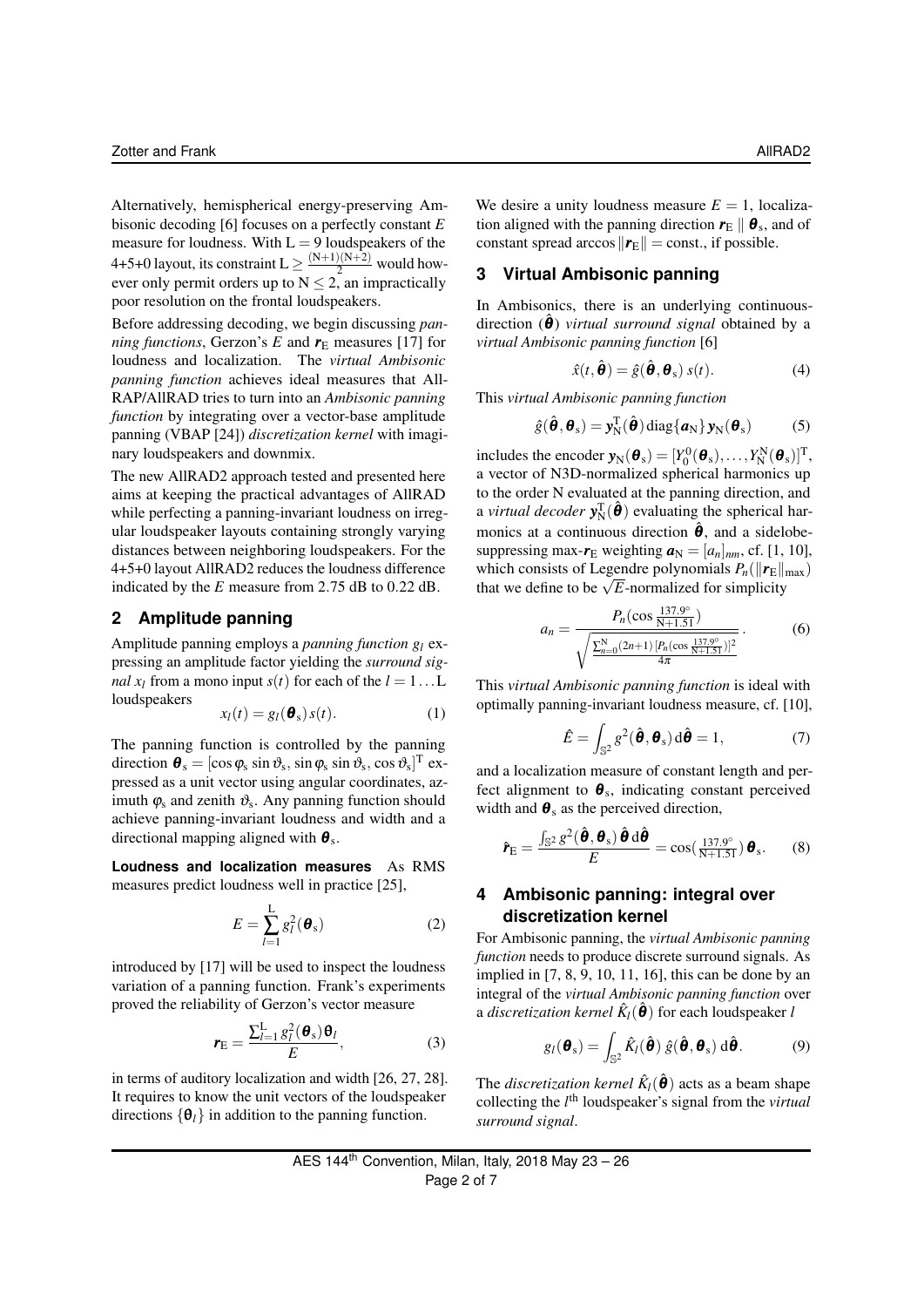

Fig. 2: Convex hull of the 4+5+0 loudspeaker layout without and with imaginary loudspeakers.

**Numerical integration** With an N th-order *virtual Ambisonic panning function* and assuming the kernel  $\hat{K}_l(\hat{\theta})$  to be of the Q<sup>th</sup> order, a *t*-design with  $t \ge Q + N$ provides an exact numerical integration rule to evaluate Ambisonic panning in Eq. (9). With a *t*-design consisting of J discrete directions  $\{\hat{\theta}_j\}$  we obtain

$$
g_l(\boldsymbol{\theta}_s) = \sum_{j=1}^J \hat{K}_l(\boldsymbol{\hat{\theta}}_j) \hat{g}(\boldsymbol{\hat{\theta}}, \boldsymbol{\theta}_s) \frac{4\pi}{J}.
$$
 (10)

If the discretization kernel is smooth enough, a  $J =$ 5200 nodes Chebyshev-type quadrature from Gräf [29] can achieve reasonably accurate results in practice.

**Examples for**  $\hat{K}(\hat{\theta})$  $\hat{\boldsymbol{\theta}}$ ) *Which designs for*  $\hat{K}_l(\hat{\boldsymbol{\theta}})$  yield *Ambisonic panning with reasonable E* and  $r_E$  *measures?* For Ambisonic panning by sampling, the discretization kernel simply consists of a Dirac delta distribution  $\hat{K}_l(\hat{\theta}) = \delta(\hat{\theta} - \theta_l)$  that samples the *virtual Ambisonic panning function*  $g_l(\boldsymbol{\theta}_s) = \hat{g}(\boldsymbol{\theta}_l, \boldsymbol{\theta}_s)$  *at* the  $l^{\text{th}}$  loudspeaker direction  $\theta_l$ . This is not always a good choice, cf. [10, 11], as it would require an optimal loudspeaker layout. Only so-called *t*-designs of the parameter  $t \geq 2N+1$ , cf. [29], are layouts suitable for sampling with perfect *E* and  $r<sub>E</sub>$  measures, cf. [10].

For more general layouts, other discretization kernels are preferable. For instance, in [7, 8, 9, 10, 11], the discretization kernel is the vector-base amplitude panning function  $\hat{K}_l(\hat{\theta}) = \hat{g}_{\text{VBAP},l}(\hat{\theta})$  with extensions, and in [16], it is an optimized multiple-direction amplitude panning [30] function  $\hat{K}_l(\hat{\boldsymbol{\theta}}) = \hat{g}_{\text{MDAP},l}(\hat{\boldsymbol{\theta}})$ .

#### **4.1 AllRAP: VBAP discretization kernel**

All-Round Ambisonic Panning (AllRAP) employs VBAP gains as discretization kernel. VBAP requires to identify which loudspeaker triplets form a triangle of neighboring loudspeakers. Such triplets are best defined by the convex hull  $H_{k,j}$ , cf. Fig. 2, that holds

loudspeaker indices depending on the triangle *k* and triangle vertices  $j = 0, 1, 2$ . The VBAP gains result from a loop searching for the first triplet with all-positive weights:

$$
k = 0,\tag{11}
$$

while  $k$  < size( $H_{kl}$ , $k$ ) {

$$
\forall l: \hat{g}_l = 0, \qquad L_k = [\mathbf{\theta}_{H_{k,1}}, \mathbf{\theta}_{H_{k,2}}, \mathbf{\theta}_{H_{k,3}}],
$$
  

$$
[\hat{g}_l]_{l=H_{k,1...3}} = \mathbf{L}_k^{-1} \hat{\mathbf{\theta}}, \quad \text{stop if } \hat{g}_{H_{k,1}}, \hat{g}_{H_{k,2}}, \hat{g}_{H_{k,3}} \ge 0,
$$
  

$$
k+1
$$

normalize  $\hat{g}_{\text{VBAP},l}(\hat{\theta}) = \hat{g}_l / \sqrt{\sum_{l=1}^{L} \hat{g}_l^2}$ . In AllRAP, the higher the Ambisonic order is chosen,

the more the result will resemble VBAP. AllRAP will not be all perfect but it can be adjusted easily to the geometrical particularities of the loudspeaker layout.

**AllRAP on ITU BS.2051 4+5+0: VBAP and imaginary loudspeaker downmix** The triangulation of the 4+5+0 loudspeaker layout is shown in Fig. 2 (left), and it is typically modified by the insertion of 5 imaginary loudspeakers into the convex hull (right).

An imaginary loudspeaker is inserted at nadir  $[x, y, z] = 0.72[0, 0, -1]$  to preserve signals slightly below the horizon, and its signal will not be downmixed but discarded. Moreover, our current algorithm inserts 4 more imaginary loudspeakers in the mean direction of each of the quadrilaterals at the sides  $0.93[0.22, \pm 0.83, 0.51]$ , in the back  $0.88[-0.77, 0, 0.64]$  and on top  $0.94[0.18, 0, 0.98]$ . The slightly recessed radius is only for the convex hull algorithm to keep the quadrilateral areas separate, and it will be removed for VBAP. Each of these imaginary loudspeakers' signals is mixed down to its 4 neighboring loudspeakers with the factor  $\frac{1}{4}$  $\overline{4}$ . For directions falling into the downmixed quadrilaterals, the resulting panning gains of the real loudspeakers can moreover be re-normalized to perfectly achieve  $\sum_{l=0}^{L} \hat{g}_{\text{VBAP},l}^2 = 1$ .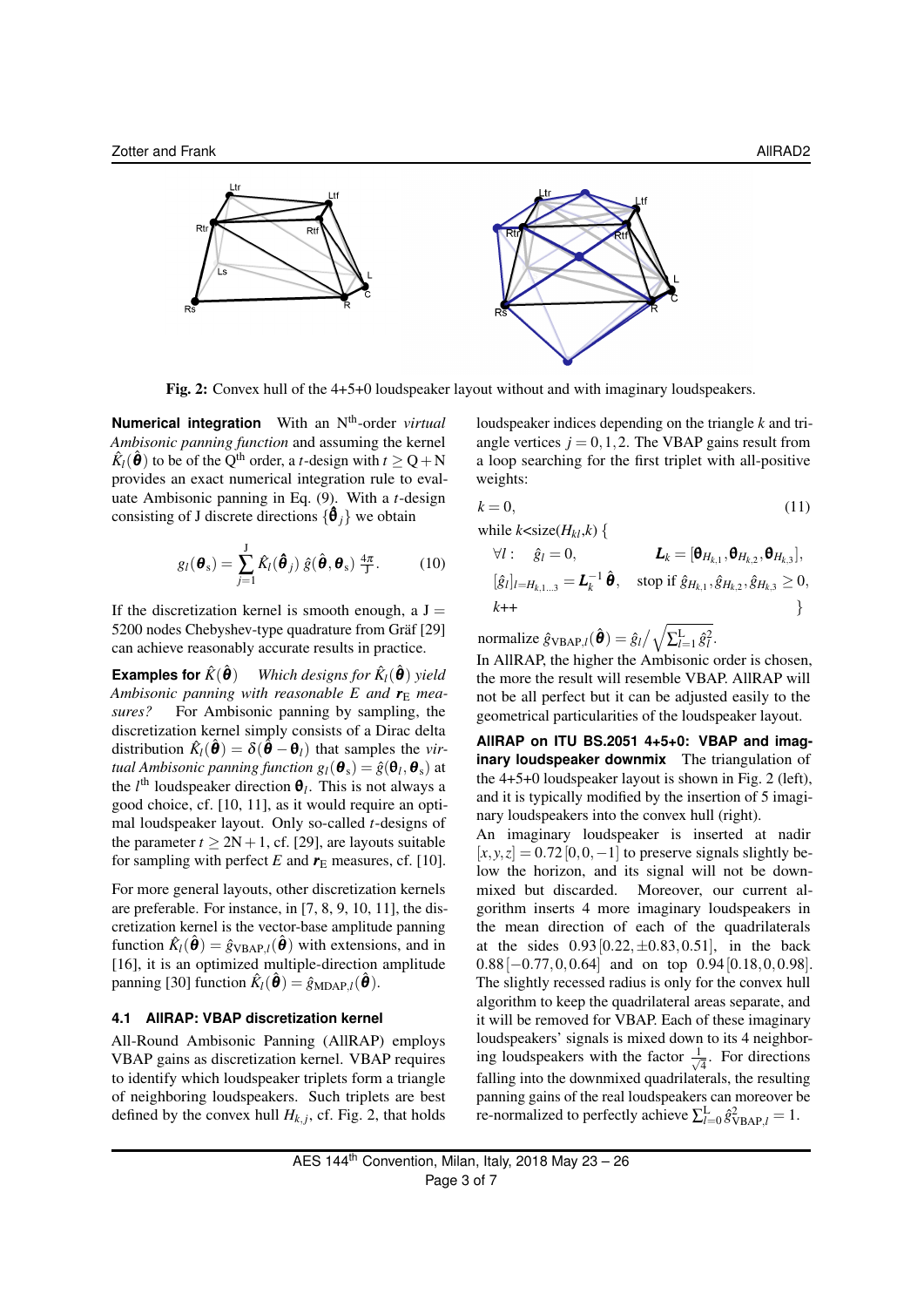Despite the successful effort of imaginary loudspeaker insertion and downmix, panning to the back yields an *E* measure (loudness) indicating  $+2.75$  dB when compared to panning to the front, see Fig. 3 (top).

Although both, the *virtual Ambisonic panning function* and the VBAP *discretization kernel* yield ideal loudness  $\hat{E} = \int \hat{g}(\hat{\boldsymbol{\theta}}, \boldsymbol{\theta}_s)^2 d\hat{\boldsymbol{\theta}} = 1$  and  $E = \sum_l \hat{g}_{\text{VBAP},l}^2(\hat{\boldsymbol{\theta}}) = 1$ , their linear combination is not ideal. In particular, triangles at back, sides, and top are substantially larger than those in front. By constructive superposition they cause larger results than a stochastic superposition.

# **4.2 AllRAP2**<sup>2</sup> **and AllRAP2**

Without changing the ideal value  $\hat{E} = 1$ , the integrand in Eq. (7) is expanded by unity, to which squared VBAP gains sum up  $\sum_{l=1}^{L} \hat{g}_{\text{VBAP},l}^2(\hat{\theta}) = 1$  in the panning range,

$$
\hat{E} = \int_{\mathbb{S}^2} \overline{\sum_{l=1}^L \hat{g}_{VBAP,l}^2(\hat{\boldsymbol{\theta}})} \hat{g}^2(\hat{\boldsymbol{\theta}}, \boldsymbol{\theta}_s) d\hat{\boldsymbol{\theta}} = 1.
$$

Re-arranging sum and integral yields

$$
\hat{E} = \sum_{l=0}^{L} \underbrace{\left[ \int_{\mathbb{S}^2} \hat{g}_{\text{VBAP},l}^2(\hat{\boldsymbol{\theta}}) \hat{g}^2(\hat{\boldsymbol{\theta}}, \boldsymbol{\theta}_{\text{s}}) \, d\hat{\boldsymbol{\theta}} \right]}_{g_{\text{AlIRAP2}^2,l}^2} = 1,
$$

and defines the squared  $AllRAP2<sup>2</sup>$  panning function

$$
\hat{g}_{\text{AllRAP2}^2,l}^2(\boldsymbol{\theta}_s) = \int_{\mathbb{S}^2} \hat{g}_{\text{VBAP},l}^2(\hat{\boldsymbol{\theta}}) \hat{g}^2(\hat{\boldsymbol{\theta}}, \boldsymbol{\theta}_s) \, d\hat{\boldsymbol{\theta}} \quad (12)
$$

of panning-invariant loudness, wherever it was panninginvariant with VBAP. Obviously, Eq. (12) runs an integral of the squared virtual Ambisonic panning function over a squared VBAP discretization kernel, which can be evaluated numerically similarly as in Eq. (10), however it is not a linear Ambisonic panning function yet.

**AllRAP2** To generate the linear Ambisonic panning function AllRAP2 from AllRAP2<sup>2</sup> Eq.  $(12)$ , we use another integral Eq. (9) or (10) with the positive squareroot  $\hat{K}_l(\hat{\bm{\theta}}) = \binom{+}{\ell} \sqrt{\hat{g}_{\text{AllRAP2}^2,l}^2(\hat{\bm{\theta}})}$  as linear kernel.

# **5 Ambisonic decoding, AllRAD and AllRAD2**

All the sections above dealt with Ambisonic panning functions using the integral in Eq. (9) or numerical integral in Eq. (10), to keep things as compact as possible. To finally establish the important connection to a fully equivalent Ambisonic decoder, whose improved computation is the foremost intention of this contribution, we insert the virtual Ambisonic panning function Eq. (5) into the integral of the Ambisonic panning function of Eq. (9). We gather the part of the result that defines the *l*<sup>th</sup> row of the equivalent decoder  $\mathbf{D} = [\mathbf{d}_l]_l^{\mathrm{T}}$ ,

$$
g_l(\boldsymbol{\theta}_s) = \boldsymbol{d}_l^{\mathrm{T}} \boldsymbol{y}_N(\boldsymbol{\theta}_s),
$$

$$
\boldsymbol{d}_l^{\mathrm{T}} = \int_{\mathbb{S}^2} \hat{K}_l(\hat{\boldsymbol{\theta}}) \boldsymbol{y}_N^{\mathrm{T}}(\hat{\boldsymbol{\theta}}) \, d\hat{\boldsymbol{\theta}} \, \mathrm{diag}\{\boldsymbol{a}_N\}, \qquad (13)
$$

which is the max- $r_{\rm E}$ -weighted spherical harmonic transformation of the discretization kernel  $\hat{K}_l(\hat{\theta})$ .

**AllRAD** AllRAD constructs an Ambisonic decoder by employing VBAP with imaginary loudspeakers as the discretization kernel  $\hat{K}_l(\hat{\theta}) = \hat{g}_{\text{VBAP},l}(\hat{\theta})$  to calculate a decoder by Eq. (13). By imaginary loudspeaker insertion and downmix in its VBAP part, it permits large freedom to adapt to special loudspeaker layouts.

**AllRAD2** AllRAD2 constructs an optimally loudness preserving decoder, also by using VBAP with imaginary loudspeakers as discretization kernel, but it first does so in a domain of squares to ideally preserve loudness. This yields a squared panning function  $AlIRAP2<sup>2</sup>$ Eq. (12) solved by numerical integration. The positive square root of its result is used as discretization kernel  $\hat{K}_l(\hat{\theta}) = \binom{+}{-\sqrt{\hat{g}_{\text{AllRAP2}^2,l}^2(\hat{\theta})}}$  for a second integral by Eq. (13), whose numerical integration yields AllRAD2. Numerical integration is best done just as in Eq. (10).

# **6 Discussion**

Figs. 3,4 (top) compare *E* measures obtained for All-RAD with imaginary loudspeakers and the two-stage approach of AllRAD2. For both figures, the number top left measures the loudness span max{*E*}−min{*E*} for panning on the upper hemisphere, which obviously reduced from 2.75 dB (AllRAD) to 0.22 dB (AllRAD2).

Figs. 3,4 (middle) compare the width measure arccos  $\Vert \mathbf{r}_{\text{E}} \Vert$  of panning by AllRAD and AllRAD2. The number top left indicates minimum, median, and maximum of the spread arccos  $\Vert r_E \Vert$  in degrees in the important frontal panning range for azimuth angles  $\varphi \in$ [-45°; +45°] and zenith angles  $\vartheta \in [30^{\circ}; 90^{\circ}]$ . Obviously AllRAD2 causes a minimum/median/maximum spread in this range that is approximately 4° larger and  $23^{\circ}/30^{\circ}/39^{\circ}$  instead of  $18^{\circ}/26^{\circ}/36^{\circ}$ ; which is a relatively small widening, only.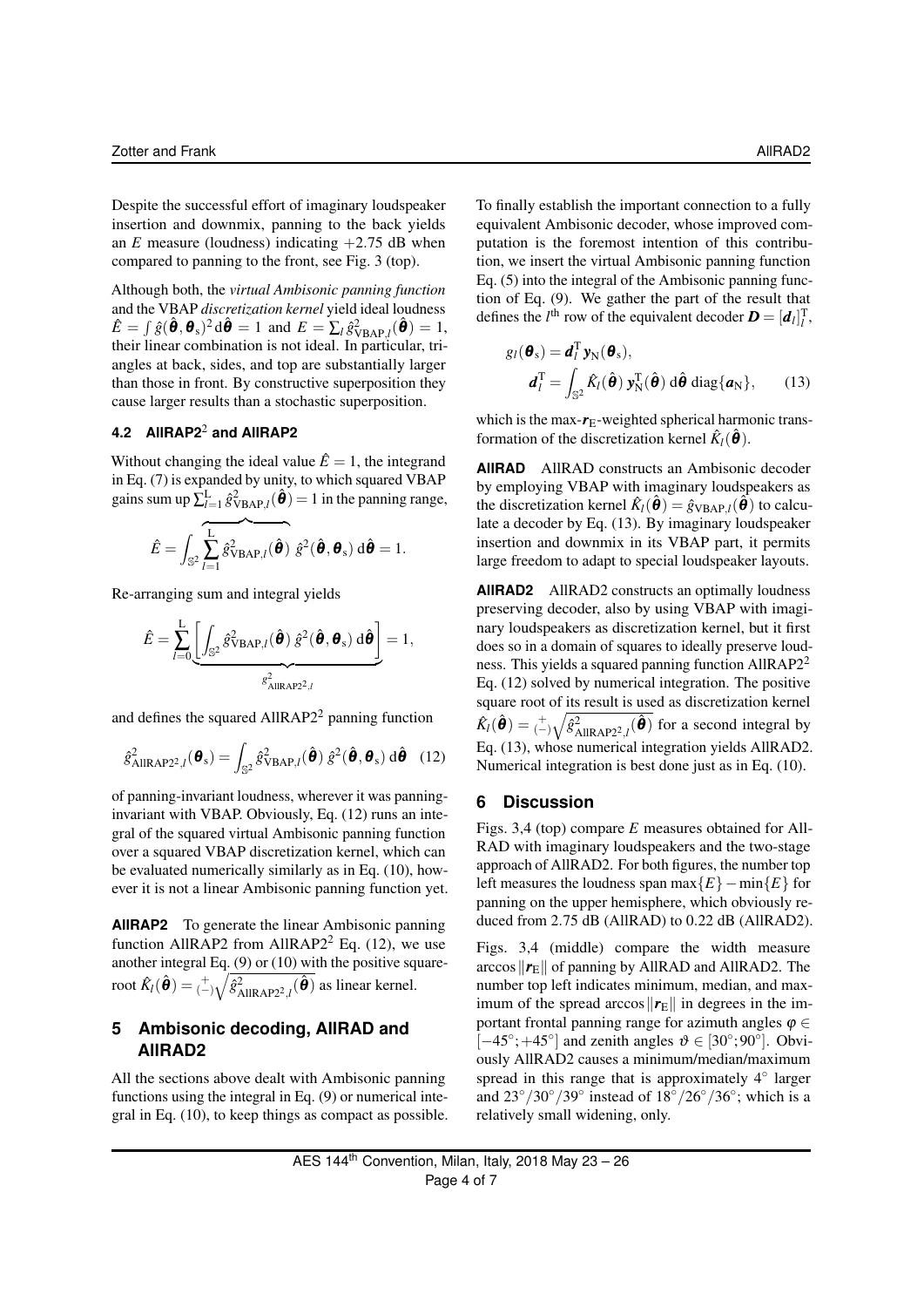

Fig. 3: Analysis: 5<sup>th</sup>-order AllRAD over the panning direction  $\theta_s$  in terms of *E* in dB (top), angular spread arccos  $\Vert r_E \Vert$  in degrees (middle) and angular error arccos  $\frac{\theta_{s}^{T} r_{E}}{\|r_{E}\|}$  $\frac{\mathbf{v}_s \cdot \mathbf{r}_E}{\|\mathbf{r}_E\|}$  in degrees (bottom).

Figs. 3,4 (bottom) compare the directional mapping error arccos  $\frac{\theta_{s}^{T} r_{E}}{\|r_{E}\|}$  $\frac{\mathbf{v}_s \mathbf{v}_E}{\|\mathbf{r}_E\|}$  of panning by AllRAD and AllRAD. The number top left indicates minimum, median, and maximum of this error in degrees, again for the important frontal panning range  $\varphi \in [-45^{\circ}; +45^{\circ}]$  and  $\vartheta \in [30^{\circ};90^{\circ}]$ . Interestingly AllRAD2 causes a minimum/median/maximum spread in this range that is approximately 1° smaller. Despite this is surprising, it is a negligible improvement.

# **7 Summary**

We presented AllRAD2 decoding achieving a panninginvariant loudness on standard 3D loudspeaker setups of small loudspeaker number and typically largely varying loudspeaker spacings. Despite panning and decoding with All-Round Ambisonic Decoding (AllRAD) is appreciated for its flexibility, it yields a loudness difference that is worth discussing: 2.75 dB between front and back on the 4+5+0 ITU BS.2051 layout for 5<sup>th</sup>-order max- $r_E$  Ambisonics. The AllRAD2 approach is able to reduce the loudness difference to 0.22 dB.



Fig. 4: Analysis: 5<sup>th</sup>-order AllRAD2 over the panning direction  $\theta_s$  in terms of *E* in dB (top), angular spread arccos  $\Vert \mathbf{r}_{E}\Vert$  in degrees (middle) and angular error arccos  $\frac{\theta_{s}^{T} r_{E}}{\|r_{E}\|}$  $\frac{\sigma_s r_E}{\|\mathbf{r}_E\|}$  in degrees (bottom).

The new method AllRAD2 only weakly degrades the width measure by a slight increase from 26° to 30° for frontal panning, which level meters show in terms of a weaker attenuation of back and side channels.

Informal listening to a 4+5+0 loudspeaker subset at IEM's production studio confirms the improved panning invariance of loudness of AllRAD2 compared to AllRAD, while no changes of localization and width were perceived at typical listening positions. For layouts with more and regularly spaced loudspeakers, where loudness already varies by less than 1 dB, we advise to keep AllRAD, its narrower source width, and its high channel separation.

Formally, we expressed Ambisonic decoding as integral transform over a discretization kernel  $\hat{K}_l(\hat{\theta})$  that directionally gathers loudspeaker signals from the directioncontinuous virtual Ambisonic surround signal. This might inspire new decoding approaches and implies a resulting beampattern for every loudspeaker as in [7, 8].

#### **Acknowledgment**

We thank Frank Schultz for critical proof reading.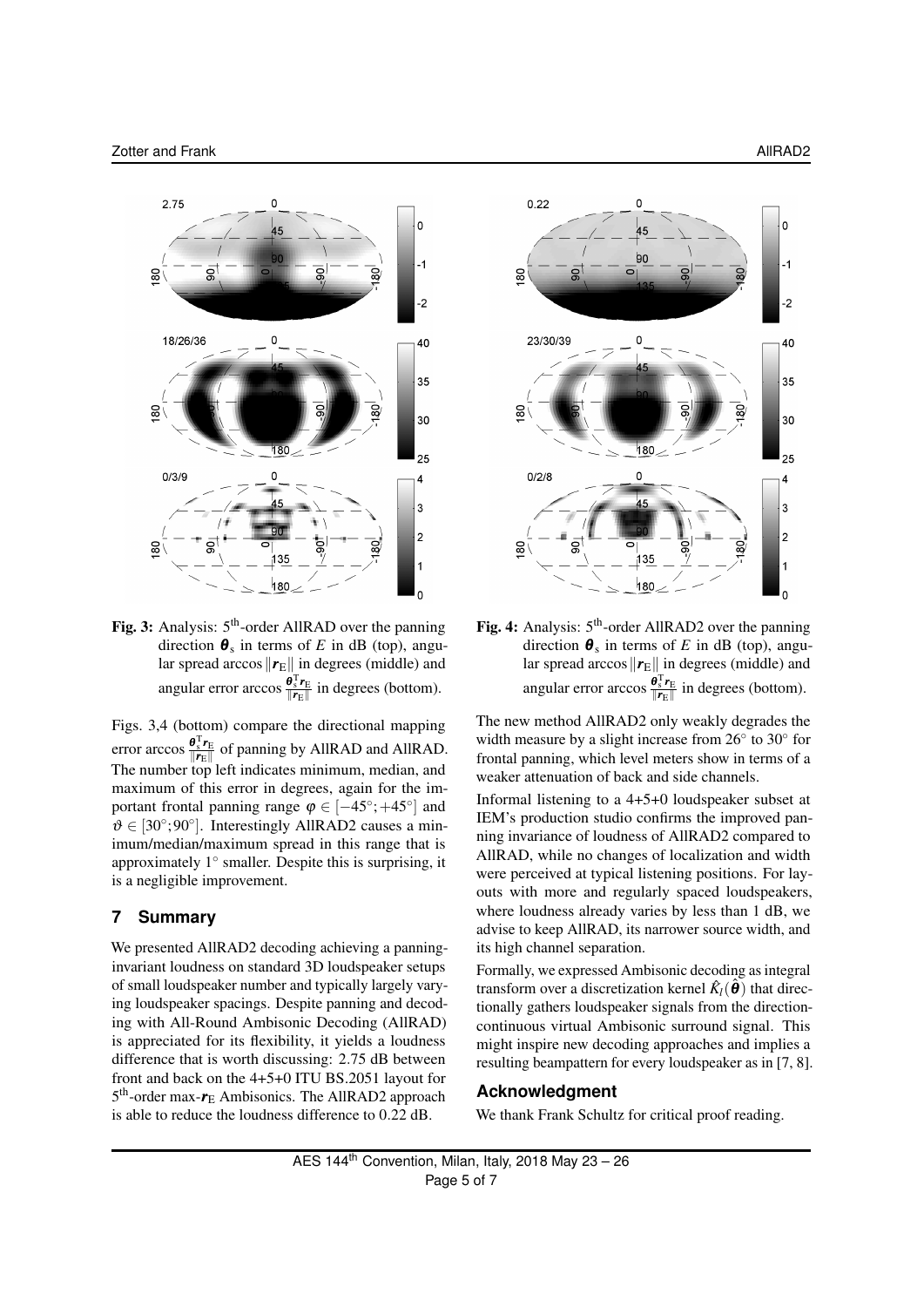# **References**

- [1] Daniel, J., Rault, J.-B., and Polack, J.-D., "Ambisonics Encoding of Other Audio Formats for Multiple Listening Conditions," in *prepr. 4795, 105th AES Conv.*, 1998.
- [2] Daniel, J., *Repréesentation de champs acoustiques, application à la transmission et à la reproduction de scénes sonores complexes dans un contexte multimédia*, Ph.D. thesis, Université Paris 6, 2001.
- [3] Poletti, M. A., "A Unified Theory of Horizontal Holographic Sound Systems," *J. Audio Eng. Soc.*, 48(12), pp. 1155–1182, 2000.
- [4] Poletti, M. A., "Three-Dimensional Surround Sound Systems Based on Spherical Harmonics," *J. Audio Eng. Soc*, 53(11), pp. 1004–1025, 2005.
- [5] Poletti, M. A., "Robust two-dimensional surround sound reproduction for nonuniform loudspeaker layouts," *J. Audio Eng. Soc.*, 55(7/8), pp. 598–610, 2007.
- [6] Zotter, F., Pomberger, H., and Noisternig, M., "Energy-Preserving Ambisonic Decoding," *Acta Acustica united with Acustica*, 98(1), pp. 37–47, 2012.
- [7] Batke, J.-M. and Keiler, F., "Investigation of Robust Panning Functions for 3-D Loudspeaker Setups," in *prepr. 7979, 128th AES Conv.*, 2010.
- [8] Batke, J.-M. and Keiler, F., "Using VBAP-derived panning functions for 3D ambisonics decoding," in *Proc. 2nd Int. Symp. Ambisonics and Spherical Acoustics*, Paris, 2010.
- [9] Zotter, F., Frank, M., and Sontacchi, A., "The virtual t-design Ambisonics-rig using VBAP," in *Proc. 1st EAA-EuroRegio*, Ljubljana, 2010.
- [10] Zotter, F. and Frank, M., "All-Round Ambisonic panning and decoding," *J. Audio Eng. Soc.*, 60(10), pp. 807–820, 2012.
- [11] Zotter, F., Frank, M., and Pomberger, H., "Comparison of Energy-Preserving and All-Round Ambisonic Decoders," in *Fortschritte der Akustik - AIA/DAGA, Meran*, 2013.
- [12] Moore, D. and Wakefield, J., "A design tool to produce optimized Ambisonic decoders," in *4th Int. AES Conf.*, Tokyo, 2010.
- [13] Scaini, D. and Arteaga, D., "An Evaluation of the IDHOA Ambisonics Decoder in Irregular Planar Layouts," in *pepr. 9249m 138th AES Conv.*, Kraków, 2015.
- [14] Heller, A. K., Benjamin, E. M., and Lee, R., "Design of Ambisonic Decoders for Irregular Arrays of Loudspeakers by Non-Linear Optimization," in *prepr. 8243, 129th AES Conv.*, San Francisco, 2010.
- [15] Heller, A. K. and Benjamin, E. M., "The Ambisonic decoder toolbox," in *Linux Audio Conference*, Karlsruhe, 2014.
- [16] Epain, N., Jin, C. T., and Zotter, F., "Ambisonic Decoding With Constant Angular Spread," *Acta Acustica united with Acustica*, 100(5), pp. 928– 936, 2014.
- [17] Gerzon, M. A., "General metatheory of auditory localisation," in *prepr. 3306, 92nd AES Conv.*, Vienna, 1992.
- [18] Craven, P., "Continuous Surround Panning for 5speaker Reproduction," in *24th AES Int. Conf.*, Banff, 2003.
- [19] Wiggins, B., Berry, S., and Lowndes, V., "The design and optimisation of surround sound decoders using heuristic methods," in *Proc. UKSim 2003, Conference of the UK Simulation Society*, pp. 106—-114, 2003.
- [20] ITU, "Recommendation BS.2051 Advanced sound system for programme production," 2017.
- [21] Romanov, M., Frank, M., Zotter, F., and Nixon, T., "Manipulations improving amplitude panning on small standard loudspeaker arrangements for surround with height," in *29th Tonmeistertagung*, Köln, 2016.
- [22] Romanov, M., Zotter, F., Frank, M., and Pike, C., "Comparison of spatial audio rendering methods for ITU-R BS. 2051 standard loudspeaker layouts," in *Proc. 4th Int. Conf. Spatial Audio (ICSA)*, Graz, 2017.